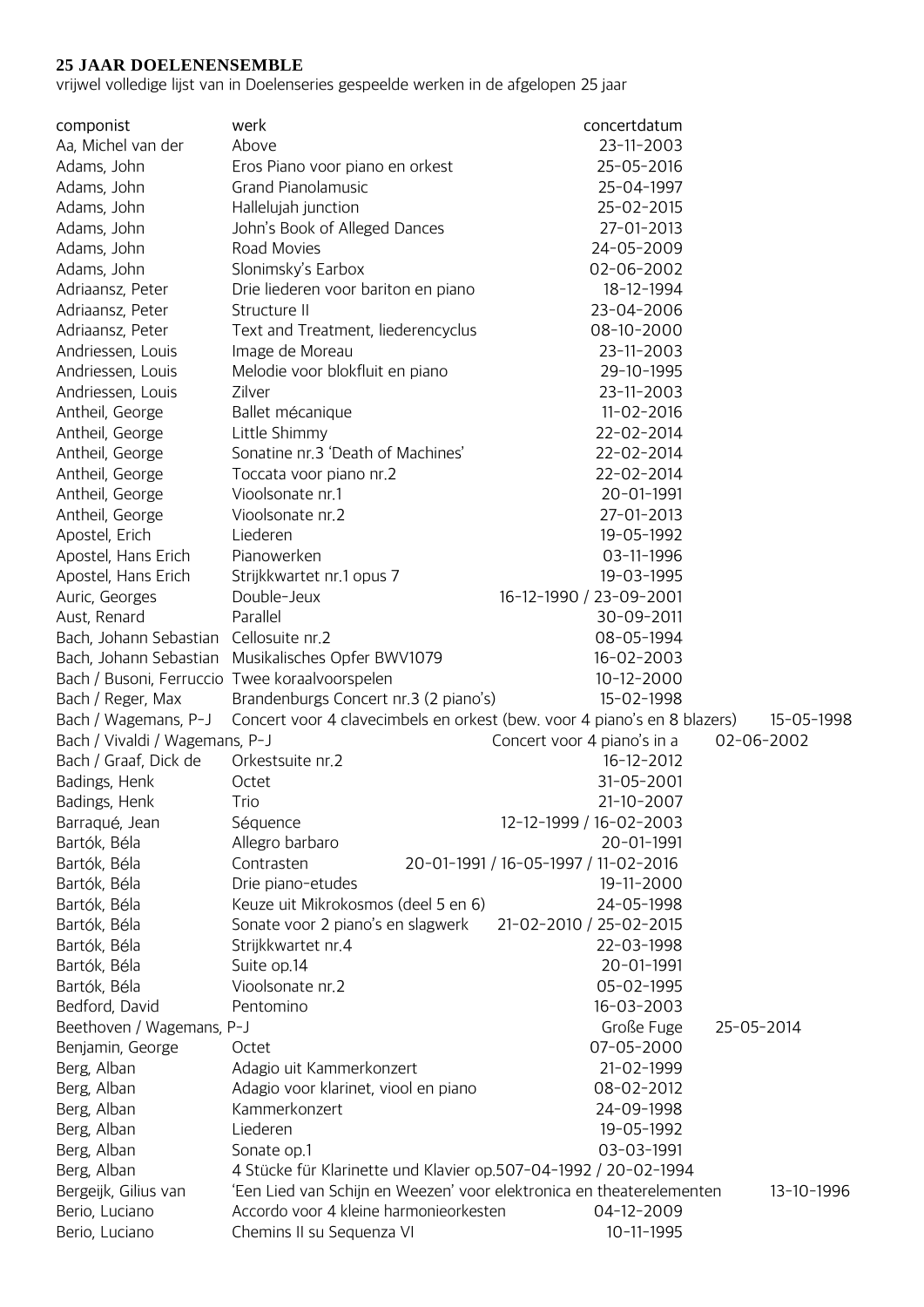| Berio, Luciano                | Chemins IIb voor orkest                                           | $10 - 11 - 1995$        |            |
|-------------------------------|-------------------------------------------------------------------|-------------------------|------------|
| Berio, Luciano                | Chemins IV su Sequenza VII                                        | 10-11-1995              |            |
| Berio, Luciano                | Chemins V su Sequenza XI                                          | $10 - 11 - 1995$        |            |
| Berio, Luciano                | Circles                                                           | $10 - 11 - 1995$        |            |
| Berio, Luciano                | Corale su Sequenza VIII                                           | 10-11-1995              |            |
| Berio, Luciano                | Coro                                                              | 26-09-2012              |            |
| Berio, Luciano                | Folk Songs20-01-1991 / 10-11-1995 / 16-03-2003 / 26-09-2012       |                         |            |
| Berio, Luciano                | Laborintus II                                                     | 26-02-2011              |            |
| Berio, Luciano                | O King                                                            | 04-11-1990 / 11-11-2015 |            |
| Berio, Luciano                | Sequenza voor harp                                                | 22-03-1998              |            |
| Berio, Luciano                | Sequenza voor trombone solo                                       | 11-04-1999              |            |
| Berio, Luciano                | Vioolduetten                                                      | $10 - 11 - 1995$        |            |
| Birtwistle, Harrison          | Carmen Arcadiae Mechanicae Perpetuum                              | 21-05-1995              |            |
| Birtwistle, Harrison          | Panic                                                             | 09-10-2010              |            |
| Boerman, Jan                  | Kompositie 1972                                                   | 21-04-1991 / 23-01-1994 |            |
| Boerman, Jan                  | Kompositie 1989                                                   | 21-04-1991              |            |
| Boerman, Jan                  | Ruine, voor tape                                                  | 22-03-1998              |            |
| Boerman, Jan                  | Tellurisch voor tape                                              | 23-01-1994              |            |
| Boesmans, Philippe            | 'Sur Mi' voor 2 piano's en slagwerk                               | 15-12-1996              |            |
| Boesmans, Philippe            | Fanfare I voor twee piano's                                       | 18-12-1994              |            |
| Boesmans, Philippe            | Strijkkwartet nr.2                                                | 02-02-1997              |            |
| Boesmans, Philippe            | Upon La Mi                                                        | 19-11-1991              |            |
| Bollen, Jan-Bas               | Pianoconcert                                                      | 21-04-1996              |            |
| Bondt, Cornelis de            | Het gebroken oor                                                  | 23-11-2003              |            |
| Bondt, Cornelis de            | Nieuw werk voor 3 harpen                                          | 21-02-2010              |            |
| Boulez, Pierre                | Éclat                                                             | 05-10-2009              |            |
| Boulez, Pierre                | Rituel                                                            | 05-10-2009              |            |
| Boulez, Pierre                | Sonatine voor fluit en piano                                      | 16-12-1990              |            |
| Boulez, Pierre                | Sur incises voor 3 piano's, 3 harpen en 3 slagwerkers 21-02-2010  |                         |            |
| Boulez, Pierre                | uit Pli selon pli: Improvisations sur Mallarmé I en II 05-10-2009 |                         |            |
| Boulez, Pierre                | Une Dentelle s'abolit (Improvisation sur Mallarmé II) 12-12-1999  |                         |            |
| Brahms, Johannes              | Sextet nr.2 op.36                                                 | 24-03-1991              |            |
| Braunfels, Walter             | Liederen                                                          | 21-02-1999              |            |
| Brewaeys, Luc                 | Cardhu                                                            | 26-02-2011              |            |
| Brewaeys, Luc                 | Double Concerto                                                   | 26-02-2011              |            |
| Brewaeys, Luc                 | Stolen Silence                                                    | 26-02-2011              |            |
| Britten, Benjamin             | A Ceremony of Carols                                              | 15-12-2010              |            |
| Britten, Benjamin             | Phaedra op.93                                                     | 09-10-2010              |            |
| Britten, Benjamin             | Sinfonietta op.1                                                  | 09-10-2010              |            |
| Bruynèl, Ton                  | <b>Brouillard</b>                                                 | 13-04-2003 / 20-09-2013 |            |
| Bryars, Gavin                 | Jesus' Blood Never Failed Me Yet                                  | 17-03-2014              |            |
| Bryars, Gavin / Ochsner, Erik |                                                                   | Sketch for Sub-Rosa     | 25-02-2015 |
| Busoni, Ferruccio             | Fantasia Contrapuntistica voor 2 piano's                          | $10 - 12 - 2000$        |            |
| Busoni, Ferruccio             | Sonatina                                                          | 20-02-1994 / 25-02-1996 |            |
| Busoni, Ferruccio             | Sonatina seconda                                                  | 21-04-1991 / 08-02-2012 |            |
| Cage, John                    | A wonderful widow of 18 springs                                   | 01-02-2004              |            |
| Cage, John                    | Suite for toy piano                                               | 08-10-2000 / 20-09-2013 |            |
| Cage, John                    | Werken voor prepared piano                                        | 10-04-1994              |            |
| Caplet, André                 | Conte fantastique                                                 | 22-09-1996              |            |
| Carter, Elliott               | A 6 Letter Letter                                                 | 20-01-2008              |            |
| Carter, Elliott               | <b>Bariolage</b>                                                  | 20-01-2008              |            |
| Carter, Elliott               | Cellosonate                                                       | 08-05-1994              |            |
| Carter, Elliott               | Con Leggerezza Pensosa - Omaggio a Italo Calvino 20-01-2008       |                         |            |
| Carter, Elliott               | Mosaic                                                            | 20-01-2008              |            |
| Carter, Elliott               | Pastorale                                                         | 20-01-2008              |            |
| Carter, Elliott               | Triple Duo                                                        | 20-01-2008              |            |
| Chabrier, Emmanuel            | Pianowerken (solo en vierhandig)                                  | 16-12-1990              |            |
| Chabrier, Emmanuel            | Souvenirs de Munch                                                | 18-03-2001              |            |
|                               |                                                                   |                         |            |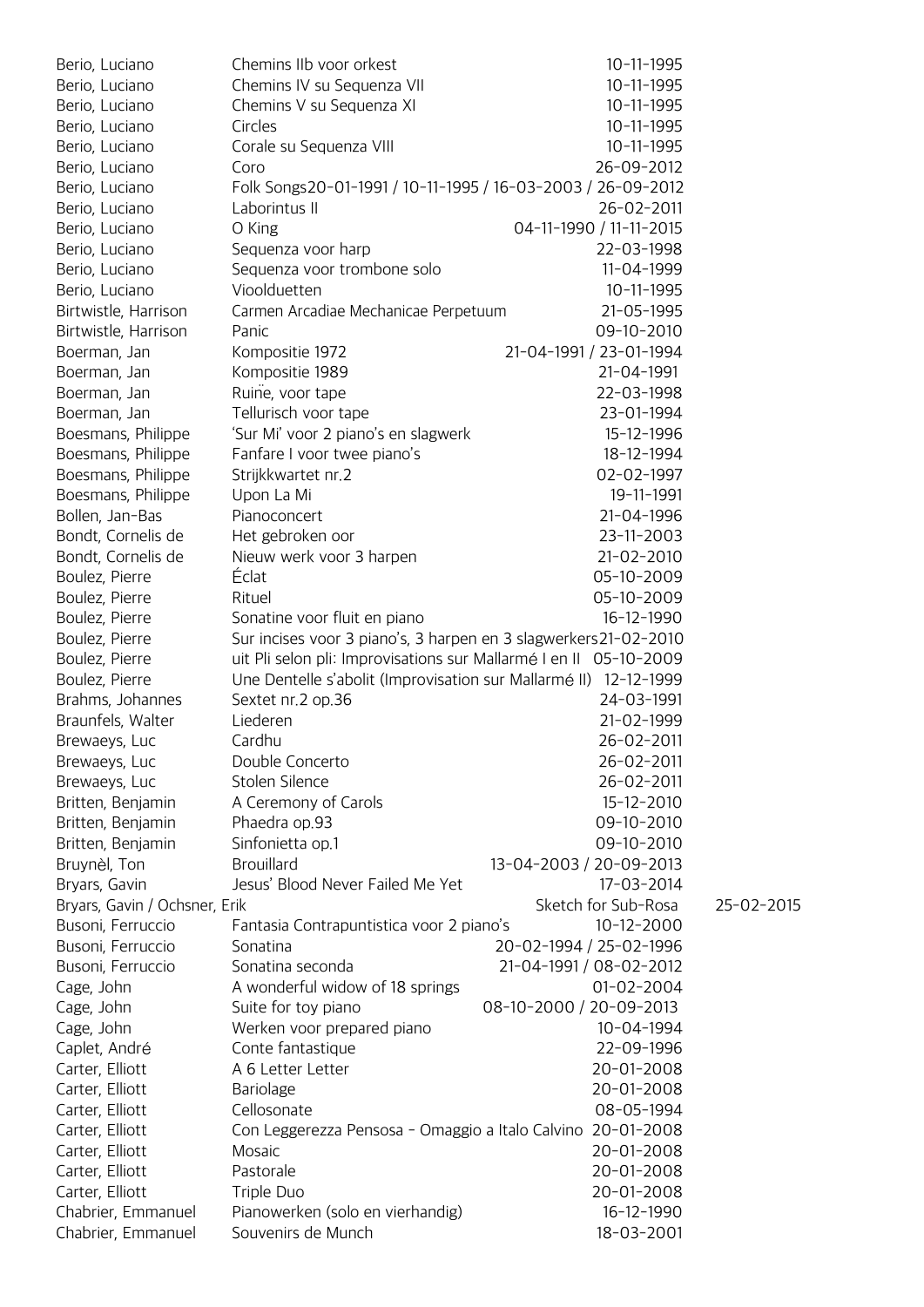| Chausson, Ernest     | Tres calme uit Pianokwartet op.30                                 | 03-03-2013              |
|----------------------|-------------------------------------------------------------------|-------------------------|
| Chopin, Frédéric     | Etudes                                                            | 03-11-2012              |
| Copland, Aaron       | Piano Fantasy                                                     | 29-10-1995              |
| Cowell, Henry        | Dynamic Motion                                                    | $11 - 02 - 2016$        |
| Cowell, Henry        | Four encores to Dynamic Motion                                    | $11 - 02 - 2016$        |
| Cramer, Anna         | Liederen voor bariton en piano                                    | 19-03-1995              |
| Crumb, George        | Vox balaenae                                                      | 27-01-2013 / 05-11-2011 |
| Dallapiccola, Luigi  | Sei Carmina Alcaei                                                | 26-04-1998              |
| Dean, Britt          | Eclipse                                                           | 25-01-2014              |
| Debussy, Claude      | 'Feux d'artifice' uit Préludes - Livre II                         | $10 - 12 - 2011$        |
| Debussy, Claude      | Chansons de Bilitis                                               | 07-05-2000              |
| Debussy, Claude      | Etudes nrs. 3, 4 en 1                                             | 25-02-1996              |
| Debussy, Claude      | Etudes voor piano solo (selectie)                                 | 05-11-2011              |
| Debussy, Claude      | Feuilles mortes uit: Préludes II                                  | 31-10-1999              |
| Debussy, Claude      | Images - Livre II                                                 | $10 - 12 - 2011$        |
| Debussy, Claude      | Pagodes uit de Estampes                                           | $10 - 12 - 2011$        |
| Debussy, Claude      | Sonate voor viool en piano                                        | 21-04-1991              |
| Debussy, Claude      | Trio voor fluit, altviool en harp                                 | 18-11-2001              |
| Decaux, Abel         | Claire de lune                                                    | 31-10-1999              |
| Dechevov, Vladimir   | Les rails voor piano solo                                         | 06-11-1994              |
| Demirel, Evrim       | Quotations                                                        | 26-03-2006              |
| Demirel, Evrim       | The Lake                                                          | $01-10-2013$            |
| Demirel, Evrim       | Semaisi nr.1                                                      | $01-10-2013$            |
| Denhoff, Michael     | In den Zwischenräumen, Monolog IV voor harp solo                  | 03-11-1996              |
| Denisov, Edison      | Sonate                                                            | 21-04-2013              |
| Desjevov, Vladimir   | Les rails                                                         | 23-01-2005 / 20-04-1997 |
| Dessau, Paul         | Guernica voor piano solo                                          | 21-02-1999              |
| Deurzen, Patrick van | What is Beautiful is Loved, and what is not is Unloved 14-11-2014 |                         |
| Dragicevic, Sascha   | Quarks for piano, quadrophonic tape                               | 20-09-2013              |
| Driessen, Miranda    | Jacob's ever-failing attempt to re-assemble the ladder28-03-2010  |                         |
| Dukas, Paul          | La plainte, au loin, du faune                                     | 10-03-1992              |
| Dukas, Paul          | Prélude élégiaque                                                 | 10-03-1992              |
| Dun, Tan             | Circles with Four Trios, Conductor and Audience                   | $10 - 03 - 2016$        |
| Dun, Tan             | Concerto for pizzicato piano and ten instruments                  | $10 - 03 - 2016$        |
| Dun, Tan             | Concerto for Six                                                  | $10 - 03 - 2016$        |
| Dun, Tan             | Dew-Fall-Drops                                                    | 29-11-2013              |
| Dun, Tan             | Eight Colors for String Quartet                                   | 29-11-2013              |
| Dusapin, Pascal      | Etudes voor piano solo                                            | 05-11-2011              |
| Dusapin, Pascal      | I Pesci voor fluit solo                                           | 05-11-2011              |
| Dutilleux, Henri     | Sonate voor fluit en piano                                        | 05-11-2011              |
| Eisler, Hanns        | Liederen                                                          | 19-05-1992              |
| Eisler, Hanns        | Spruch uit: Lieder für Gesang und Klavier                         | 22-02-2014              |
| Eisler, Hanns        | Zeitungsausschnitte op.11                                         | 22-02-2014              |
| Faina, Rodrigo       | An endless night                                                  | 29-11-2013              |
| Falla, Manuel de     | Psyché                                                            | 04-11-1990              |
| Falla, Manuel de     | Concert voor clavecimbel en kamerorkest                           | 19-11-1991              |
| Feldman, Morton      | Extensions IV voor 3 piano's                                      | 21-02-2010              |
| Feldman, Morton      | Rothko Chapel                                                     | 04-02-1992              |
| Feldman, Morton      | The King of Denmark                                               | 23-01-1994              |
| Finsterer, Mary      | Constans                                                          | 23-04-2006              |
| Fondse, Martin       | Far East South                                                    | 30-09-2011              |
| Fontyn, Jacqueline   | Mime 4                                                            | 18-11-2001              |
| Ford, Ron            | Aria / Chorale                                                    | 25-05-1997              |
| Ford, Ron            | Brandelli                                                         | 24-05-2009              |
| Ford, Ron            | Deploration                                                       | 24-05-2009              |
| Ford, Ron            | Liedje voor Giotta                                                | 24-05-2009              |
| Ford, Ron            | Speeldoosje                                                       | 24-05-2009              |
| Ford, Ron            | The Disc                                                          | 24-05-2009              |
|                      |                                                                   |                         |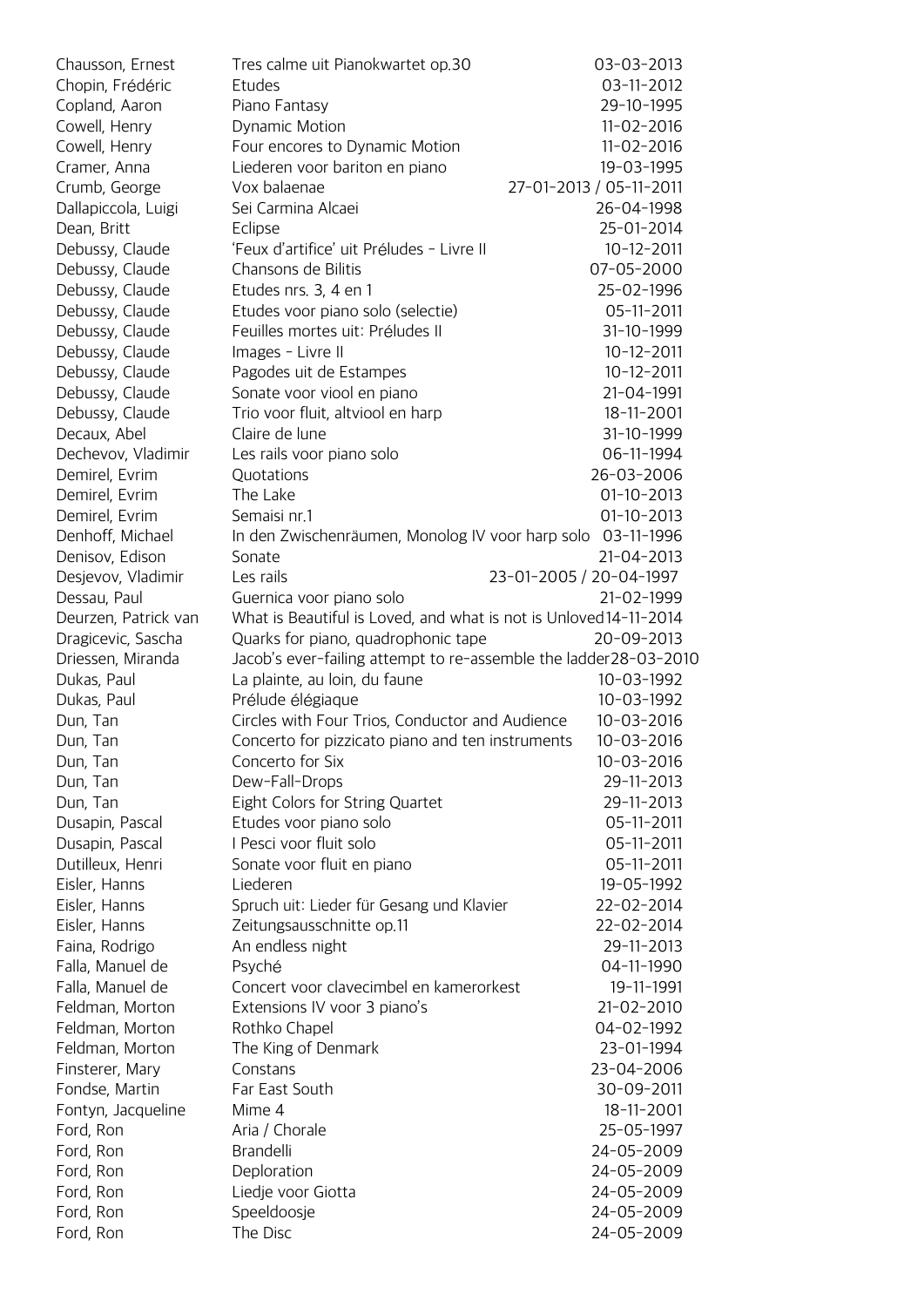| Ford, Ron                | Westron Wind                                                    | 24-05-2009                       |            |
|--------------------------|-----------------------------------------------------------------|----------------------------------|------------|
| Francesconi, Luca        | <b>Body Electric</b>                                            | 23-04-2006                       |            |
| Gabunia, Nodar           | Pianotrio                                                       | $01-10-2013$                     |            |
| Galenianos, Nikos        | The Sublime Walk voor ensemble                                  | 14-12-2014                       |            |
| Germanus, Sander         | Capriccio voor genoeg vioolsnaren                               | 27-11-2005                       |            |
| Germanus, Sander         | Le tournedisque antique                                         | 09-05-2004                       |            |
| Germanus, Sander         | Lunapark                                                        | 18-02-2006                       |            |
| Germanus, Sander         | Opdrachtwerk voor strijkkwartet                                 | 13-10-1996                       |            |
| Gesualdo / Wagemans, P-J |                                                                 | Koorwerken bewerkt voor ensemble | 17-03-1996 |
| Ginastera, Alberto       | Strijkkwartet nr.1                                              | 24-05-1998                       |            |
| Glass, Philip            | Concerto Fantasy voor 2 paukenisten en orkest                   | 25-05-2016                       |            |
| Glass, Philip            | Vioolconcert                                                    | 02-06-2002                       |            |
| Goetz, Rainhald          | Koliek (muziektheater)                                          | 23-09-2001                       |            |
| Goeyvaerts, Karel        | Das Haar voor 10 instrumenten                                   | 17-03-1996                       |            |
| Goeyvaerts, Karel        | Les voix du verseau voor sopraan en ensemble                    | 17-03-1996                       |            |
| Goeyvaerts, Karel        | Litanie I voor piano solo                                       | 17-03-1996 / 08-10-2000          |            |
| Goeyvaerts, Karel        | Pas à pas voor piano                                            | 18-12-1994                       |            |
| Górecki, Henryk          | Strijkkwartet nr.2 'Quasi una Fantasia'                         | 28-11-1993                       |            |
|                          | Gurdjieff / Hartmann, Thomas de Music for the piano             | $01-10-2013$                     |            |
| Haas, Pavel              | Strijkkwartet nr.2                                              | 21-02-1999                       |            |
|                          | Händel, Georg Friedrich Ouverture Music for the Royal Fireworks | 08-05-1998                       |            |
| Händel, Georg Friedrich  | Réjouissance uit Royal Fireworks                                | 08-05-1998                       |            |
| Harrison, Lou            | Varied Trio voor viool, piano en slagwerk                       | $10 - 03 - 2016$                 |            |
| Hartmann, Karl Am.       | Burleske Musik für Bläser, Schlagzeug und Klavier               | 14-01-2007                       |            |
| Hartmann, Karl Am.       | Concertino für Trompete mit sieben Soloinstrumenten14-01-2007   |                                  |            |
| Hartmann, Karl Am.       | Kleines Konzert für Streichquartett und Schlagzeug 14-01-2007   |                                  |            |
| Hartmann, Karl Am.       | Strijkkwartet nr.1 'Carillon'                                   | 14-01-2007                       |            |
| Hartmann, Karl Am.       | Tanzsuite für Blaserquintett                                    | 14-01-2007                       |            |
| Harvey, Jonathan         | Bhakti voor groot ensemble                                      | $10 - 12 - 2011$                 |            |
| Harvey, Jonathan         | Mortuos Plango, Vivos Voco                                      | 20-09-2013                       |            |
| Harvey, Jonathan         | The Summer Cloud's Awakening                                    | 26-05-2012                       |            |
| Henze, Hans Werner       | Blaaskwintet                                                    | 09-05-1999                       |            |
| Henze, Hans Werner       | Le miracle de la rose                                           | 26-04-1998                       |            |
| Hillborg, Anders         | Muoayiyaoum                                                     | 12-01-2015                       |            |
| Hindemith, Paul          | Die junge Magd                                                  | 03-03-1991                       |            |
| Hindemith, Paul          | Kammermusik nr.1 op.24 nr.1                                     | 20-03-2000                       |            |
| Hindemith, Paul          | Octet                                                           | 09-05-1999                       |            |
| Hindemith, Paul          | Trio voor altviool, heckelfoon en piano                         | 21-02-1999                       |            |
| Holliger, Heinz          | Winter III (uit Jahreszeiten)                                   | 12-01-2015                       |            |
|                          |                                                                 | 08-10-2005                       |            |
| Holt, Klaas ten          | Pikkuhenki - Kinderprogramma (6+)                               | $12 - 12 - 2015$                 |            |
| Holt, Simeon ten         | Natalon                                                         | 16-12-2012                       |            |
| Holt, Simeon ten         | Palimpsest<br>Die Lotosblume                                    | 12-01-2015                       |            |
| Hosokawa, Toshio         | Do You Remember the Last Silence?                               |                                  |            |
| Hovhaness, Alan          |                                                                 | 20-09-2013                       |            |
| Hovhaness, Alan          | Mihr for 2 piano's                                              | 20-09-2013                       |            |
| Ives, Charles            | In Re Con Mote Et Al voor pianokwintet                          | 21-05-1995                       |            |
| Ives, Charles            | Liederen                                                        | 19-05-1992 / 01-02-2004          |            |
| Ives, Charles            | Strijkkwartet nr.2                                              | 10-04-1994                       |            |
| Ives, Charles            | The Innate voor pianokwintet                                    | 21-05-1995                       |            |
| Ives, Charles            | The Unanswered Question                                         | 23-04-2006                       |            |
| Ives, Charles            | Tone roads voor ensemble                                        | 21-05-1995                       |            |
| Janácek, Leos            | Concert voor piano en klein ensemble                            | 21-05-1995                       |            |
| Janácek, Leos            | Pianosonate I.x.1905                                            | 03-11-1996                       |            |
| Janssen, Guus            | <b>Bruuks</b>                                                   | 29-04-2007                       |            |
| Janssen, Guus            | Dodo's Groove                                                   | 29-04-2007                       |            |
| Janssen, Guus            | Mikado                                                          | 10-10-2004 / 29-04-2007          |            |
| Janssen, Guus            | Snarenwerk                                                      | 29-04-2007                       |            |
| Janssen, Guus            | Zoek                                                            | 29-04-2007                       |            |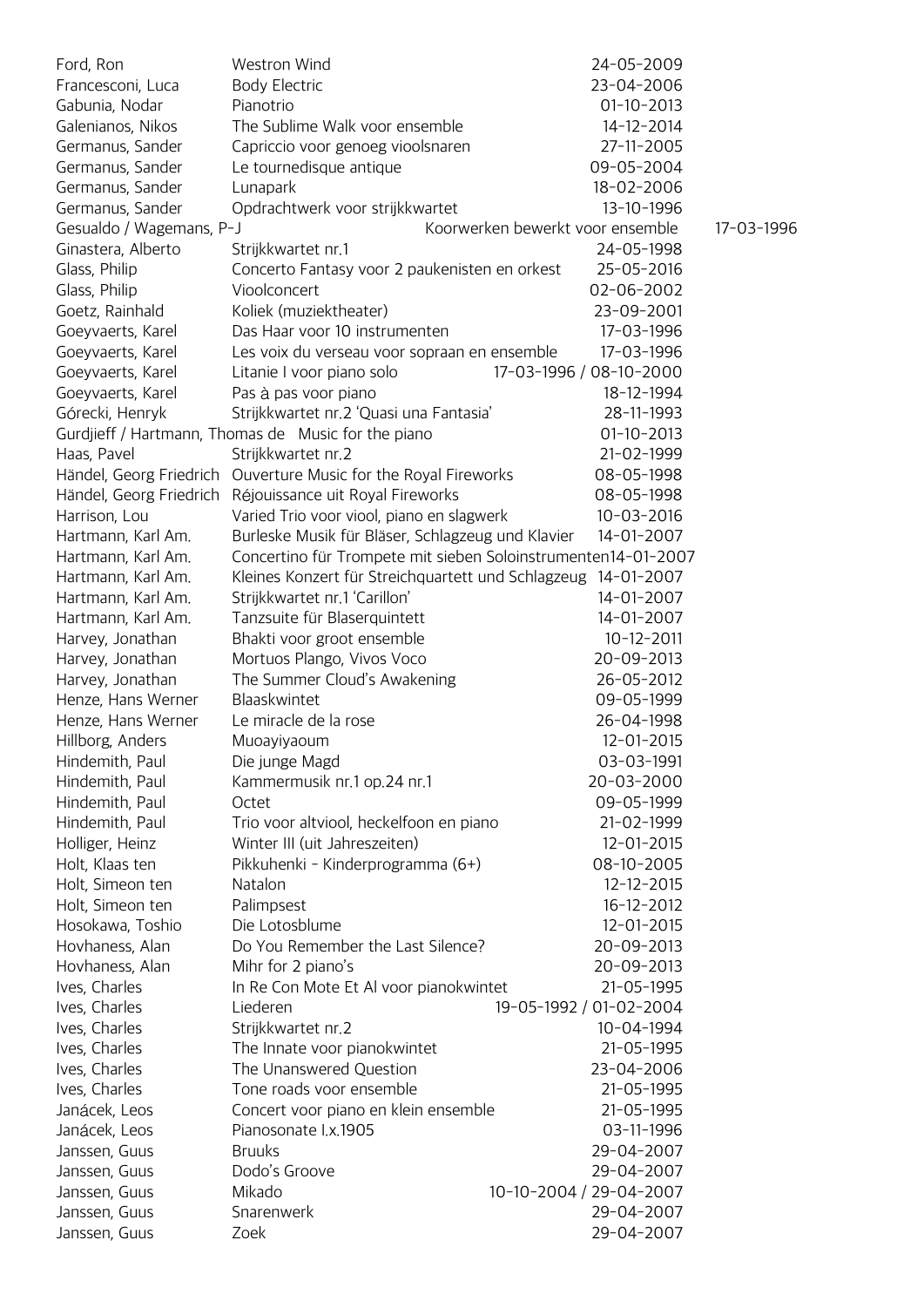| Jeths, Willem                      | Chiasmos                                                                                    | 24-05-2009                                                                     |
|------------------------------------|---------------------------------------------------------------------------------------------|--------------------------------------------------------------------------------|
| Jolivet, André                     | Mana                                                                                        | 31-10-1999                                                                     |
|                                    | Josquin / Vries, Klaas de Déploration sur la mort d'Ockeghem                                | 06-02-1995                                                                     |
| Kaipainen, Jouni                   | Strijkkwartet nr.3 op.25                                                                    | 19-03-1995                                                                     |
| Katsjatoerjan, Aram                | Lied van Jerevan                                                                            | $01-10-2013$                                                                   |
| Katsjatoerjan, Aram                | Het gelukstapijt                                                                            | $01-10-2013$                                                                   |
| Kemp, Bart de                      | Lucente                                                                                     | 13-04-2003                                                                     |
| Kemp, Bart de                      | The organ of Tömösvary23-11-1997 / 11-04-1999 / 08-03-2009                                  |                                                                                |
| Kemp, Bart de                      | Toccatacca                                                                                  | 10-04-1994                                                                     |
| Ketting, Otto                      | Chamber Concerto                                                                            | 26-03-2006                                                                     |
| Ketting, Otto                      | Schilderijen van Co Westerik                                                                | 26-03-2006                                                                     |
| Keuris, Tristan                    | Pianotrio                                                                                   | 18-12-1994                                                                     |
| Knaifel, Aleksandr                 | Lamento voor cello solo                                                                     | 20-04-1997                                                                     |
| Koechlin, Charles                  | Sonate voor altviool en piano                                                               | 02-02-1997                                                                     |
| Kokkonen, Joonas                   | Pianokwintet                                                                                | 05-02-1995                                                                     |
| Koolmees, Hans                     | Aed Mac Ainmirech voor koor en instrumenten                                                 | 11-04-1999                                                                     |
| Koolmees, Hans                     | Capriccio                                                                                   | 21-04-2002 / 26-03-2006 / 18-10-2015                                           |
| Koolmees, Hans                     | Fremdkörper                                                                                 | 08-03-2009                                                                     |
| Koolmees, Hans                     | Nar                                                                                         | 27-11-2005                                                                     |
| Koolmees, Hans                     | Posjlost voor koor en instrumenten                                                          | 11-04-1999                                                                     |
| Koolmees, Hans                     | Tentet                                                                                      | 08-05-1998                                                                     |
| Korndorf, Nikolaj                  | Pianotrio 'Are you ready, brother?'                                                         | 07-09-2013                                                                     |
| Kreek, Cyrillus                    | Mu süda, ärka üles                                                                          | 15-12-2010                                                                     |
| Kurtág, György                     | 8 Duo's voor viool en cymbaal                                                               | 24-05-1998                                                                     |
| Kurtág, György                     | Négy Capriccio                                                                              | 06-02-1995                                                                     |
| Kurtág, György                     | Seven Songs op.22                                                                           | 06-02-1995                                                                     |
| Laman, Wim                         | Metamorphosis voor ensemble en klankspoor                                                   | 13-04-2003                                                                     |
| Laman, Wim                         | Vortex                                                                                      | 23-04-2006                                                                     |
| Lang, David                        | death speaks                                                                                | 29-05-2015 / 30-05-2015                                                        |
|                                    |                                                                                             |                                                                                |
| Lang, David                        |                                                                                             | memory pieces VI - cello (in memory of anna cholakian) 29-05-2015 / 30-05-2015 |
| Lann, Vanessa                      | Tree Of Life So Green                                                                       | 15-12-2010                                                                     |
|                                    | Lassus / Wagemans, P-J Deel uit de 1e Boetepsalm (bewerking voor 5 koperblazers) 23-04-1995 |                                                                                |
|                                    | Lautréamont, Comte de Les Chants de Maldoror (muziektheater)                                | 18-11-2001                                                                     |
| Leeuw, Ton de                      | Concert voor twee gitaren                                                                   | 08-04-1998                                                                     |
| Leeuw, Ton de                      | Etudes voor piano solo                                                                      | 08-04-1998                                                                     |
| Leeuw, Ton de                      | Krishna en Radha                                                                            | 29-11-2013                                                                     |
| Leeuw, Ton de                      | Pianowerk                                                                                   | 04-02-1992                                                                     |
| Leeuw, Ton de                      | Rime                                                                                        | 21-10-2007                                                                     |
| Leibowitz, René                    | Sonatine voor fluit en piano                                                                | 02-02-1997                                                                     |
| Lemaître, Dominique                | Novae                                                                                       | 27-04-2006                                                                     |
| Ligeti, György                     | 6 Bagatellen voor blaaskwintet                                                              | 27-04-2006                                                                     |
| Ligeti, György                     | Etudes                                                                                      | 21-04-1996 / 03-11-2012                                                        |
| Ligeti, György                     | Monument; Selbstporträt; Bewegung                                                           | 15-12-1996                                                                     |
| Ligeti, György                     | Ramifications                                                                               | 08-04-1998                                                                     |
| Ligeti, György                     | Trio voor hoorn, viool en piano                                                             | 28-04-1996                                                                     |
| Liszt, Franz                       | Abschied                                                                                    | 21-04-2013                                                                     |
| Liszt, Franz                       | Harmonies du soir                                                                           | 04-11-1990                                                                     |
| Liszt, Franz                       | La lugubre gondola                                                                          | 25-02-1992 / 21-04-2013                                                        |
| Liszt, Franz                       | Nuages gris                                                                                 | 21-04-2013 / 14-11-2014                                                        |
| Lobanov, Vasily                    | Sonate voor fluit en piano op.38                                                            | 28-11-1993                                                                     |
| Loevendie, Theo                    | 'Cycles' voor klarinet, viool, cello en piano15-12-1996 / 14-12-1997                        |                                                                                |
| Loevendie, Theo                    | <b>Bons</b>                                                                                 | 04-04-2004                                                                     |
| Loevendie, Theo                    | Dance                                                                                       | 04-04-2004                                                                     |
| Loevendie, Theo                    | De nachtegaal                                                                               | 04-04-2004 / 08-05-2004                                                        |
| Loevendie, Theo                    | Drones voor viool en piano                                                                  | 14-12-1997                                                                     |
| Loevendie, Theo                    | Fanfare                                                                                     | 04-04-2004                                                                     |
| Loevendie, Theo<br>Loevendie, Theo | Koraalvariaties<br>Laps                                                                     | 04-04-2004<br>04-04-2004                                                       |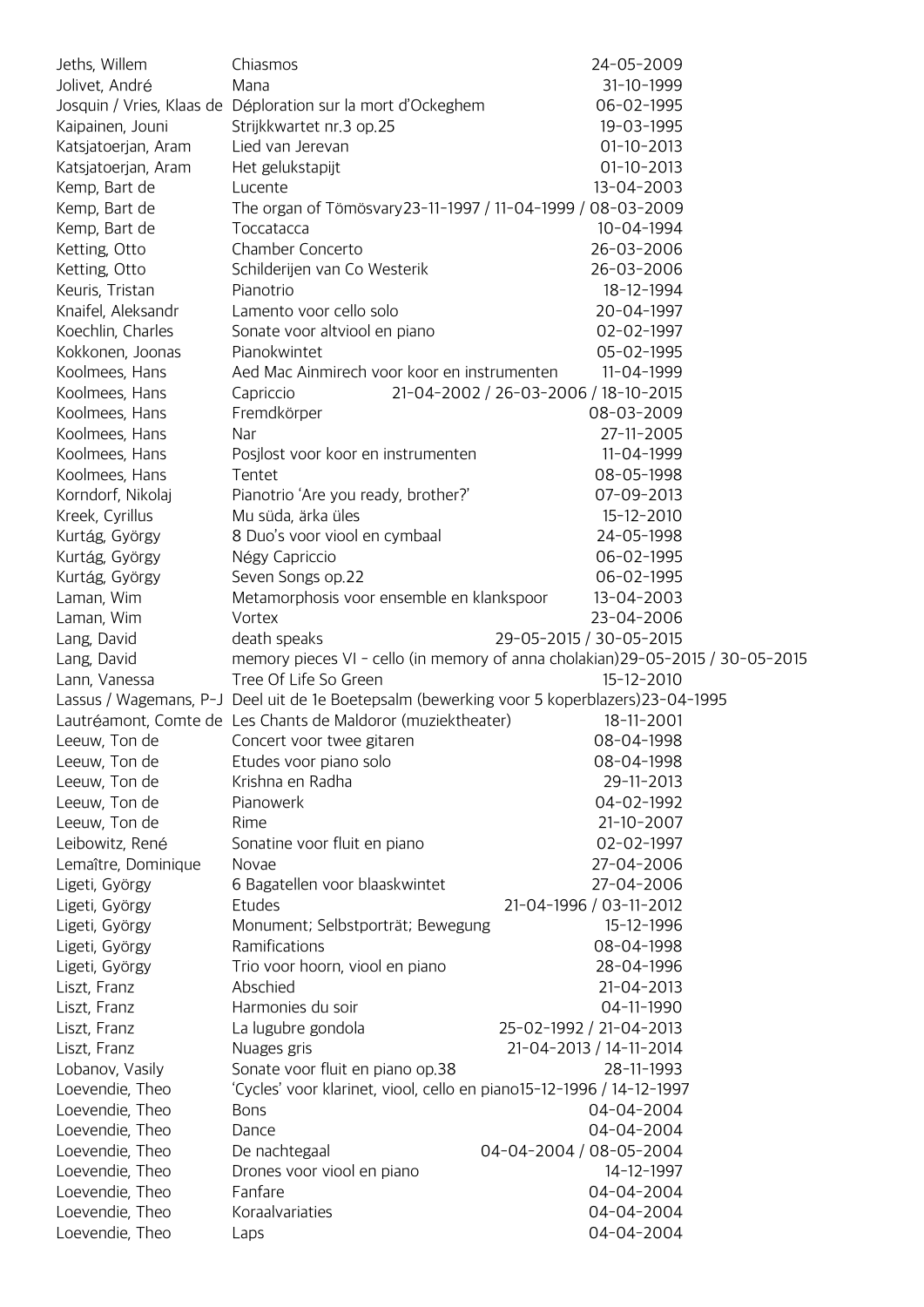| Loevendie, Theo                          | Lerchentrio voor klarinet, cello en piano                                   | 14-12-1997                                |            |
|------------------------------------------|-----------------------------------------------------------------------------|-------------------------------------------|------------|
| Loevendie, Theo                          | Nonet                                                                       | 18-02-2001                                |            |
| Loevendie, Theo                          | Shuffle en Aksak voor viool en piano                                        | 18-02-2001                                |            |
| Loevendie, Theo                          | Six Turkish Folk Poems                                                      | 24-05-1998 / 10-10-2004                   |            |
| Loevendie, Theo                          | Strides voor piano                                                          | 18-12-1994                                |            |
| Loevendie, Theo                          | Timbo                                                                       | 04-04-2004                                |            |
| Lourié, Arthur                           | Formes en l'air                                                             | 20-04-1997                                |            |
| Lutoslawski, Witold                      | Prelude en fuga in memoriam Bartók                                          | 08-04-1998                                |            |
| Lutoslawski, Witold                      | Variaties over een thema van Paganini                                       | 18-03-2001                                |            |
| Machault / Birtwistle, H. Hoquetus David |                                                                             | 05-10-2003                                |            |
| Machaut / Kurtág, György                 |                                                                             | Transcriptions from Machault to Bach      | 06-02-1995 |
| Machaut / Wagemans, P-J                  |                                                                             | Kyrie en Gloria uit 'Messe de Notre Dame' | 08-05-1998 |
| MacMillan, James                         | as others see us                                                            | 19-09-1999                                |            |
| Mahler, Gustav                           | Lieder eines fahrenden Gesellen                                             | 24-09-1998                                |            |
| Mahler, Gustav                           | Pianokwartet                                                                | 08-02-2012                                |            |
| Maier, Florian Magnus                    | Cordillera Suite voor strijkers                                             | $18 - 10 - 2015$                          |            |
| Maier, Florian Magnus                    | Hatching souls                                                              | 28-03-2010                                |            |
| Maric, Dave                              | Trophic Cascades voor 2 piano's en 2 slagwerkers                            | 25-02-2015                                |            |
| Martin, Frank                            | Pianokwintet                                                                | 05-02-1995 / 14-12-1997                   |            |
| Martinu, Bohuslav                        | Nonet                                                                       | 26-05-2000                                |            |
| Martinu, Bohuslav                        | Sonate voor 2 violen en piano                                               | 15-02-1998                                |            |
| Martinu, Bohuslav                        | Strijkkwartet nr.4                                                          | 28-04-1996 / 07-05-2000                   |            |
| Martinu, Bohuslav                        | Twee Tsjechische dansen                                                     | 02-06-2002                                |            |
| Martland, Steve                          | Dance Works                                                                 | 09-10-2010 / 17-03-2014                   |            |
| Matamala, Alejandro                      | The Magpie on the Gallows                                                   | 28-03-2010                                |            |
| Maxwell Davies, Peter                    | Antechrist                                                                  | 23-11-1997                                |            |
| Maxwell Davies, Peter                    | Eight Songs for a Mad King23-11-1997 / 19-09-1999 / 13-03-2009 / 15-03-2009 |                                           |            |
| Maxwell Davies, Peter                    | Hymnos Ymnos Esperinos                                                      | 21-04-2013                                |            |
| Maxwell Davies, Peter                    | Miss Donnithorne's Maggot                                                   | 16-05-1997 / 20-12-1998                   |            |
| Mayuzumi, Toshiro                        | Rokudan                                                                     | 07-05-2000                                |            |
| McMillan, James                          | as others see us                                                            | 23-11-1997                                |            |
| McMillan, James                          | After the tryst voor viool en piano                                         | 23-11-1997                                |            |
| Meijering, Chiel                         | Great themes on vain glory                                                  | 21-10-2007 / 08-03-2009                   |            |
| Messiaen, Olivier                        | Appèl interstellaire uit: Des Canyons aux étoiles ··· 20-02-2000            |                                           |            |
| Messiaen, Olivier                        | Cantéyodjayâ voor piano                                                     | 09-05-1999                                |            |
| Messiaen, Olivier                        | Coulours de la cité céleste                                                 | 21-04-2002                                |            |
| Messiaen, Olivier                        | Des canyons aux étoiles                                                     | 04-10-2014                                |            |
| Messiaen, Olivier                        | lle de feu I voor piano                                                     | 09-05-1999                                |            |
| Messiaen, Olivier                        | Le Merle Noir voor fluit en piano                                           | 05-11-2011                                |            |
| Messiaen, Olivier                        | Oiseaux exotiques                                                           | $11 - 05 - 2013$                          |            |
| Messiaen, Olivier                        | Poèmes pour Mi                                                              | 22-03-1998 / 14-12-2008                   |            |
| Messiaen, Olivier                        | Quatuor pour la fin du temps                                                | 22-09-2007 / 20-02-2000                   |            |
| Messiaen, Olivier                        | Quatre études de rythme                                                     | 21-04-1991 / 12-12-1999                   |            |
| Messiaen, Olivier                        | Trois petites liturgies de la Présence Divine                               | 20-02-2008                                |            |
| Messiaen, Olivier                        | Vingt Regards sur l'Enfant-Jésus                                            | 10-03-1992                                |            |
| Messiaen, Olivier                        | Visions de l'Amen                                                           | 14-12-2008                                |            |
| Milhaud, Darius                          | 6 Petites Symphonies                                                        | 03-12-1991                                |            |
| Moesorgski, Modest                       | De kinderkamer voor sopraan en piano                                        | 24-05-1998                                |            |
| Mosolov, Aleksandr                       | Vier Zeitungsannoncen 21-05-1995 / 23-01-2005 / 22-02-2014                  |                                           |            |
| Mosolov, Alexandr                        | Delen uit Pianosonate nr.2                                                  | 22-09-1996                                |            |
| Mosolov, Alexandr                        | Liederen voor sopraan en piano                                              | 21-05-1995                                |            |
| Mukarno, Philémon                        |                                                                             | 08-05-2004                                |            |
|                                          | Iyona<br>Piece no.2 for small orchestra                                     | 18-02-2006                                |            |
| Nancarrow, Conlon                        |                                                                             | 09-05-2004                                |            |
| Nancarrow, Conlon                        | Studies for player-piano<br>DiGiT #2                                        | 01-02-2004 / 23-01-2005                   |            |
| Nas, Mayke                               |                                                                             | 15-12-1996                                |            |
| Nielsen, Carl                            | Sonate voor viool en piano nr.2 op.35                                       | 09-05-1999                                |            |
| Nilsson, Bo                              | Quantitäten voor piano                                                      |                                           |            |
| Nono, Luigi                              | "sofferte onde serene ··· voor piano en tape07-04-1992 / 01-10-2015         |                                           |            |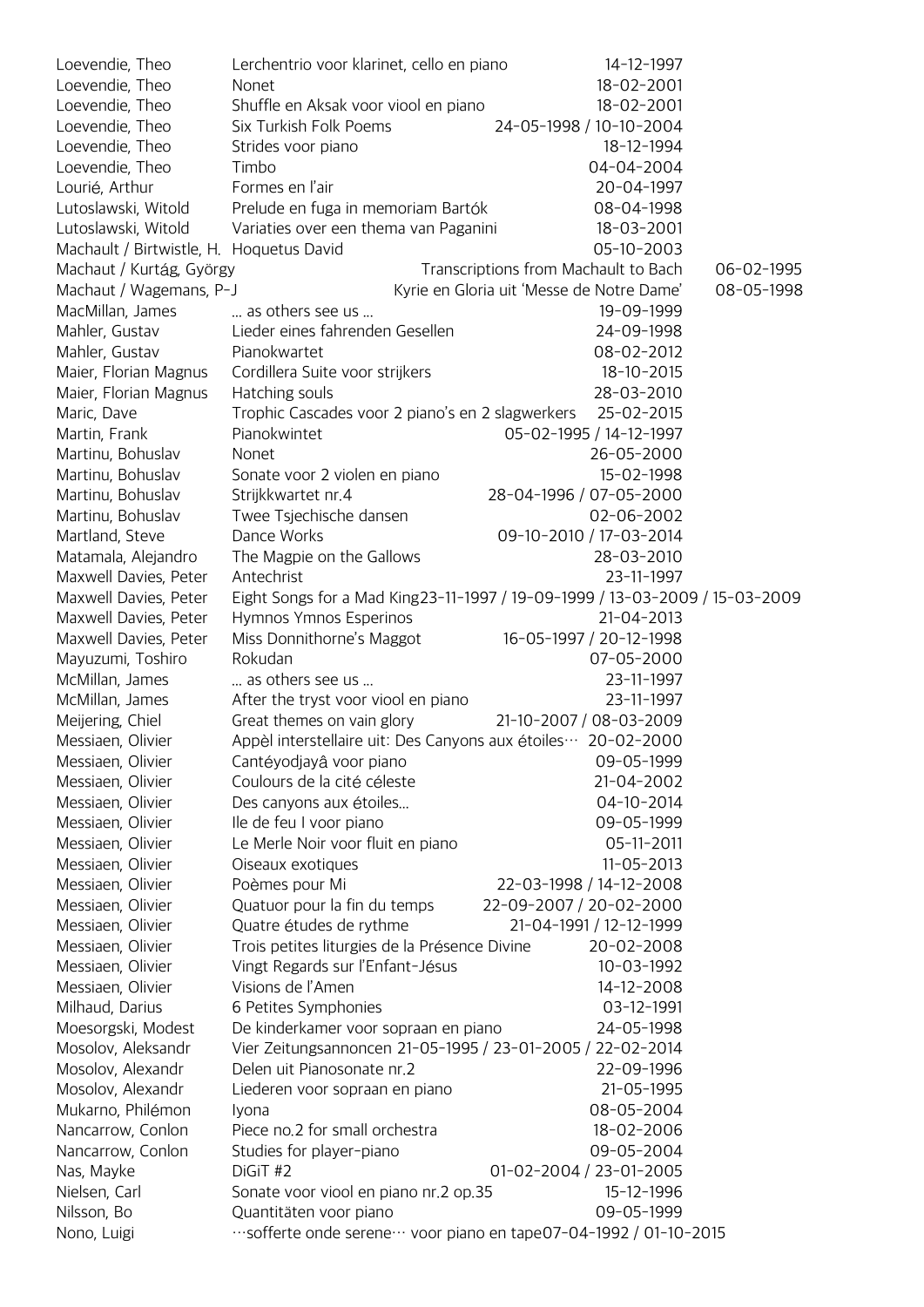| Nono, Luigi                | 'Hay que caminar' soñando                                                                         | 25-02-1992                |            |
|----------------------------|---------------------------------------------------------------------------------------------------|---------------------------|------------|
| Numan, Toek                | Keynote                                                                                           | 18-09-2009                |            |
| Obouhov, Nikolaj           | Fragment du troisième et dernier Testament                                                        | 20-02-2000                |            |
| Obouhov, Nikolaj           | La paix pour les réconciliés                                                                      | 28-11-1993                |            |
| Obouhov, Nikolaj           | Le temple est mesuré, l'esprit est incarné 28-11-1993 / 20-04-1997                                |                           |            |
| Obouhov, Nikolaj           | Livre du vie (fragment)                                                                           | 07-09-2013                |            |
| Ockeghem / Birtwistle, H.  |                                                                                                   | Ut Heremita Solus         | 05-10-2003 |
| Oestvolskaja, Galina       | Pianosonate nr.6                                                                                  | 20-04-1997                |            |
| Oestvolskaja, Galina       | Symfonie nr.4 voor trompet, tam-tam, piano en alt 20-04-1997                                      |                           |            |
| Oestvolskaja, Galina       | Vioolsonate                                                                                       | 06-11-1994                |            |
| Oh, Seung-Ah               | Concerto of Consonant Chord Catalogue                                                             | 27-04-2006                |            |
|                            | Oorebeek, Christina Viola  and god invented dice                                                  | 01-02-2004                |            |
|                            | Oorebeek, Christina Viola Fulgura Frango, concert voor trompet en ensemble17-03-2002 / 13-04-2003 |                           |            |
|                            | Oorebeek, Christina Viola Prismatic Blues voor piano                                              | 20-12-1998                |            |
|                            | Oorebeek, Christina Viola Sisyphus Revisited, voor strijkkwartet                                  | 12-03-2011                |            |
| Ornstein, Leo              | Suicide in an Airplane                                                                            | 27-01-2013                |            |
| Ornstein, Leo              | Three Moods                                                                                       | 27-01-2013                |            |
| Pärt, Arvo                 | Fratres voor viool en piano                                                                       | 23-04-1995                |            |
| Pärt, Arvo                 | Für Alina voor piano solo                                                                         | 23-04-1995                |            |
| Pärt, Arvo                 | Miserere                                                                                          | 12-01-2015                |            |
| Perotinus / Koolmees, Hans |                                                                                                   | Viderunt omnes            | 18-02-2006 |
| Perotinus / Wagemans, P-J  |                                                                                                   | Viderunt omnes            | 05-10-2003 |
|                            |                                                                                                   | 19-03-1995                |            |
| Pfitzner, Hans             | Liederen voor bariton en piano                                                                    |                           |            |
| Pijper, Willem             | Septet                                                                                            | 21-10-2007                |            |
| Pijper, Willem             | Trio                                                                                              | 21-10-2007                |            |
| Polovinkin, Leonid         | Septième événement voor piano solo                                                                | 06-11-1994                |            |
| Popov, Gavriil             | Septet op.2                                                                                       | 22-09-1996                |            |
| Poulenc, Francis           | 04-11-1990 / 16-03-2003 / 21-10-2007 / 11-11-2015<br>Sextet                                       |                           |            |
| Poulenc, Francis           | Sonate                                                                                            | 21-04-2013                |            |
| Poulenc, Francis           | Suite française                                                                                   | 07-05-2000                |            |
| Prokofjev, Sergej          | Kwintet op.39                                                                                     | 16-12-1990                |            |
| Prokofjev, Sergej          | Pianosonate nr.6                                                                                  | 06-11-1994                |            |
| Prokofjev, Sergej          | Sarkasmen                                                                                         | 08-05-1994                |            |
| Prokofjev, Sergej          | Vioolsonate nr.1                                                                                  | 28-11-1993                |            |
| Raaff, Robin de            | Concert voor fluit en orkest                                                                      | $11 - 05 - 2013$          |            |
| Raaff, Robin de            | Der Einsame im Herbst                                                                             | 24-09-1998 / 26-05-2000   |            |
| Raaff, Robin de            | Megumi-Suite                                                                                      | 25-01-2014                |            |
| Raaff, Robin de            | Symphony no.1 'Tanglewood Tales'                                                                  | 25-05-2016                |            |
| Rabinovitsj, Alexandr      | Liebliches Lied voor piano vierhandig                                                             | 15-05-1998                |            |
| Raseghi, Andreas           | Aufladung eines Engels                                                                            | 23-04-1995                |            |
| Raseghi, Andreas           | Besteigung der hallende Öde voor piano                                                            | 23-04-1995                |            |
| Ratniece, Santa            | Chu Dal                                                                                           | 26-05-2012                |            |
| Ratniece, Santa            | horo horo hata hata                                                                               | 26-05-2012                |            |
| Rautavaara, Einojuhani     | Marjatta                                                                                          | 15-12-2010                |            |
| Ravel, Maurice             | Histoires naturelles                                                                              | 31-10-1999                |            |
| Ravel, Maurice             | Pianotrio in a                                                                                    | 03-03-2013                |            |
| Ravel, Maurice             | Sonate voor viool en cello                                                                        | 03-12-1991 / 14-12-1997   |            |
| Ravel, Maurice             | Sonatine voor piano                                                                               | 05-02-1995                |            |
| Rébikov, Vladimir          | Tableaux Musicaux-psychologiques voor 2 piano's                                                   | 31-10-1999                |            |
| Reger, Max                 | Episoden op.115                                                                                   | 24-03-1991                |            |
| Reger, Max                 | Klarinetsonate nr.1                                                                               | 20-02-1994                |            |
| Reger, Max / Wagemans, P-J |                                                                                                   | Larghetto uit Sinfonietta | 25-05-2014 |
| Reger, Max / Schönberg, A. |                                                                                                   | Romantische Suite op.125  | 31-05-2001 |
| Reger, Max                 | Silhouetten op.53                                                                                 | 24-03-1991                |            |
| Reger, Max                 | Sonate voor viool solo op.42 nr.3                                                                 | 15-02-1998                |            |
| Reger, Max                 | Träume am Kamin voor piano                                                                        | 24-03-1991 / 08-02-2012   |            |
| Reich, Steve               | City life                                                                                         | 25-05-1997                |            |
| Reich, Steve               | <b>Clapping Music</b>                                                                             | 24-09-2008                |            |
|                            |                                                                                                   |                           |            |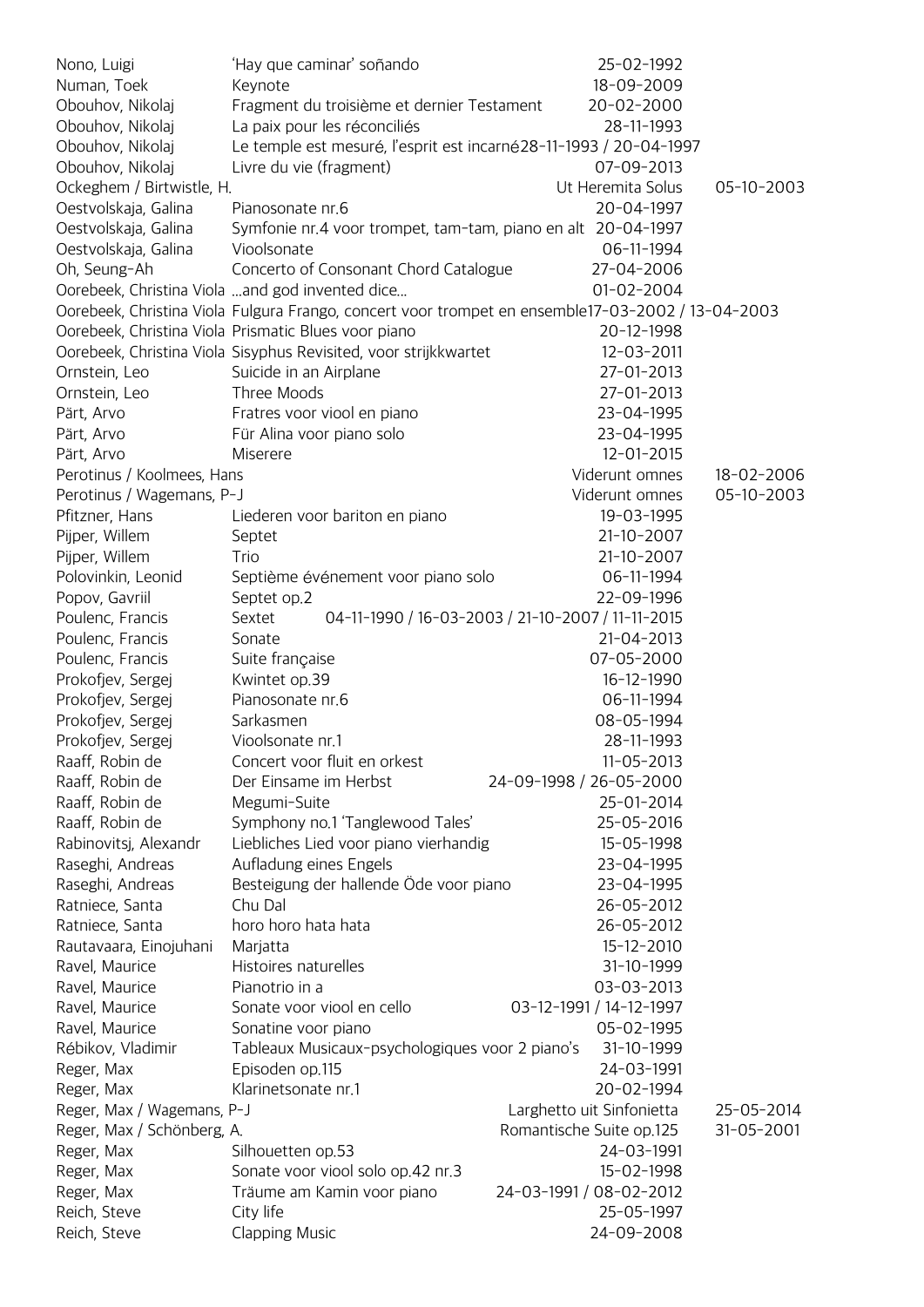| Reich, Steve                 | Different Trains                                                        | 10-04-1994 / 13-10-1996 / 24-09-2008 |                         |            |
|------------------------------|-------------------------------------------------------------------------|--------------------------------------|-------------------------|------------|
| Reich, Steve                 | Eight lines                                                             |                                      | 04-11-1990              |            |
| Reich, Steve                 | Music for a large ensemble                                              |                                      | 16-02-2003              |            |
| Reich, Steve                 | Music for Pieces of Wood                                                | 09-05-2004 / 24-09-2008              |                         |            |
| Reich, Steve / Hekkema, Raaf |                                                                         |                                      | New York Counterpoint   | 18-02-2006 |
| Reich, Steve                 | Piano Phase                                                             |                                      | 13-09-2015 / 11-11-2015 |            |
| Reich, Steve                 | Sextet                                                                  |                                      | 19-11-2000 / 11-11-2015 |            |
| Reich, Steve                 | Tehillim                                                                |                                      | 24-09-2008              |            |
| Revueltas, Silvestre         | Strijkkwartet nr.3                                                      |                                      | 28-04-1996              |            |
| Rihm, Wolfgang               | Chiffre IV voor basklarinet, cello en piano                             |                                      | 08-02-2012              |            |
| Rihm, Wolfgang               | Hölderlin Fragmente                                                     |                                      | 19-03-1995              |            |
| Rihm, Wolfgang               | Klavierstück 7                                                          |                                      | 20-02-1994              |            |
| Rihm, Wolfgang               | Liederen                                                                |                                      | 19-05-1992              |            |
| Rihm, Wolfgang               | Séraphin Versuch eines Theaters                                         |                                      | 31-05-2008 / 01-06-2008 |            |
| Rihm, Wolfgang               | Sine Nomine voor 5 koperblazers                                         |                                      | 23-04-1995              |            |
| Rihm, Wolfgang               | Strijkkwartet nr.3                                                      |                                      | 23-04-1995              |            |
| Rihm, Wolfgang               | Strijkkwartet nr.4                                                      |                                      | 03-11-1996              |            |
| Riley, Terry                 | In C                                                                    |                                      | 25-05-1997 / 09-05-2004 |            |
| Rochberg, George             | Four Fantasies                                                          |                                      | 19-03-1995              |            |
| Roffel, Jeroen               | Verschijningen                                                          |                                      | 13-04-2003              |            |
| Roland-Manuel, Alexis        | Farizade au Sourire de Rose                                             |                                      | 31-10-1999              |            |
| Roslavets, Nikolaj           | Nocturne                                                                |                                      | 22-09-1996              |            |
| Rossum, Piet-Jan van         | 'Atem küsst sich in die Luft' voor 2 piano's en strijkkwartet13-10-1996 |                                      |                         |            |
| Roukens, Joey                | Werk voor piano en viool                                                |                                      | 08-05-2004              |            |
| Ruders, Poul                 | Four Compositions voor ensemble                                         |                                      | 21-04-1996              |            |
| Ruders, Poul                 | Rondeau                                                                 |                                      | 19-11-1991              |            |
| Rzewski, Frederic            | Piano Piece nr.4                                                        |                                      | 08-10-2000              |            |
| Satie, Erik                  | Danses gothiques                                                        |                                      | 08-05-1994 / 08-10-2000 |            |
| Satie, Erik                  | Socrate                                                                 |                                      | 21-04-2002              |            |
| Satie, Erik                  | Sonatine bureaucratique                                                 |                                      | 29-10-1995              |            |
| Satie, Erik                  | Sonneries de la Rose+Croix                                              |                                      | 04-02-1992              |            |
| Satie, Erik                  | Trois nocturnes                                                         |                                      | 29-10-1995              |            |
| Satie, Erik                  | Trois Poèmes d'amour                                                    |                                      | 22-02-2014              |            |
| Sauer                        | Speeldoosje; Buster                                                     |                                      | 23-01-2005              |            |
| Scelsi, Giacinto             | Strijkkwartet nr.5                                                      |                                      | 15-11-1998              |            |
| Schat, Peter                 | Canto General                                                           |                                      | 15-11-1998              |            |
| Schat, Peter                 | Septet                                                                  |                                      | 21-04-1996              |            |
| Schat, Peter                 | Signalement voor 6 slagwerkers en 3 contrabassen                        |                                      | 25-05-1997              |            |
| Schlegel, Leander            | Herbst op.28 nr.1                                                       |                                      | 31-05-2001              |            |
| Schlegel, Leander            | Komm ins Boot op.21 nr.1                                                |                                      | 31-05-2001              |            |
| Schlegel, Leander            | Nachruf op.21 nr.3                                                      |                                      | 31-05-2001              |            |
| Schlegel, Leander            | Nachtwache der Liebe op.8 nr.1                                          |                                      | 31-05-2001              |            |
| Schönberg, Arnold            | Begleitmusik zu einer Lichtspielszene                                   |                                      | $16 - 12 - 2001$        |            |
| Schönberg, Arnold            | Der Suchende im Herbst (fragmenten)                                     |                                      | $16 - 12 - 2001$        |            |
| Schönberg, Arnold            | Drei Klavierstücke op.11                                                |                                      | 25-02-1996              |            |
| Schönberg, Arnold            | Sechs kleine Klavierstücke op.19                                        |                                      | 25-02-1996 / 25-05-2014 |            |
| Schönberg, Arnold            | Drei kleine Orchesterstücke (kamerversie)                               |                                      | $16 - 12 - 2001$        |            |
| Schönberg, Arnold            | Ein Stelldichein                                                        |                                      | 24-03-1991              |            |
| Schönberg, Arnold            | Fantasie voor viool en piano                                            |                                      | 25-02-1992              |            |
| Schönberg, Arnold            | Fünf Orchesterstücke op.16 (kamerversie)                                |                                      | $16 - 12 - 2001$        |            |
| Schönberg, Arnold            | Kammersymphonie nr.2                                                    |                                      | 24-03-1991              |            |
| Schönberg, Arnold            | Klavierstücke                                                           |                                      | 14-11-2014              |            |
| Schönberg, Arnold            | Liederen                                                                |                                      | 21-02-1999              |            |
| Schönberg, Arnold            | Strijktrio                                                              |                                      | 20-02-1994 / 08-02-2012 |            |
| Schönberg, Arnold            | Delen uit Lieder op.8                                                   |                                      | 26-04-1998              |            |
| Schönberg, Arnold            | Verklärte Nacht                                                         |                                      | 16-12-2001 / 14-11-2014 |            |
| Schönberger, Elmer           | Suite Annie M.G.                                                        |                                      | 18-10-2015              |            |
| Schreker, Franz              | Kammersymfonie                                                          | 26-04-1998 / 26-05-2000 / 25-05-2014 |                         |            |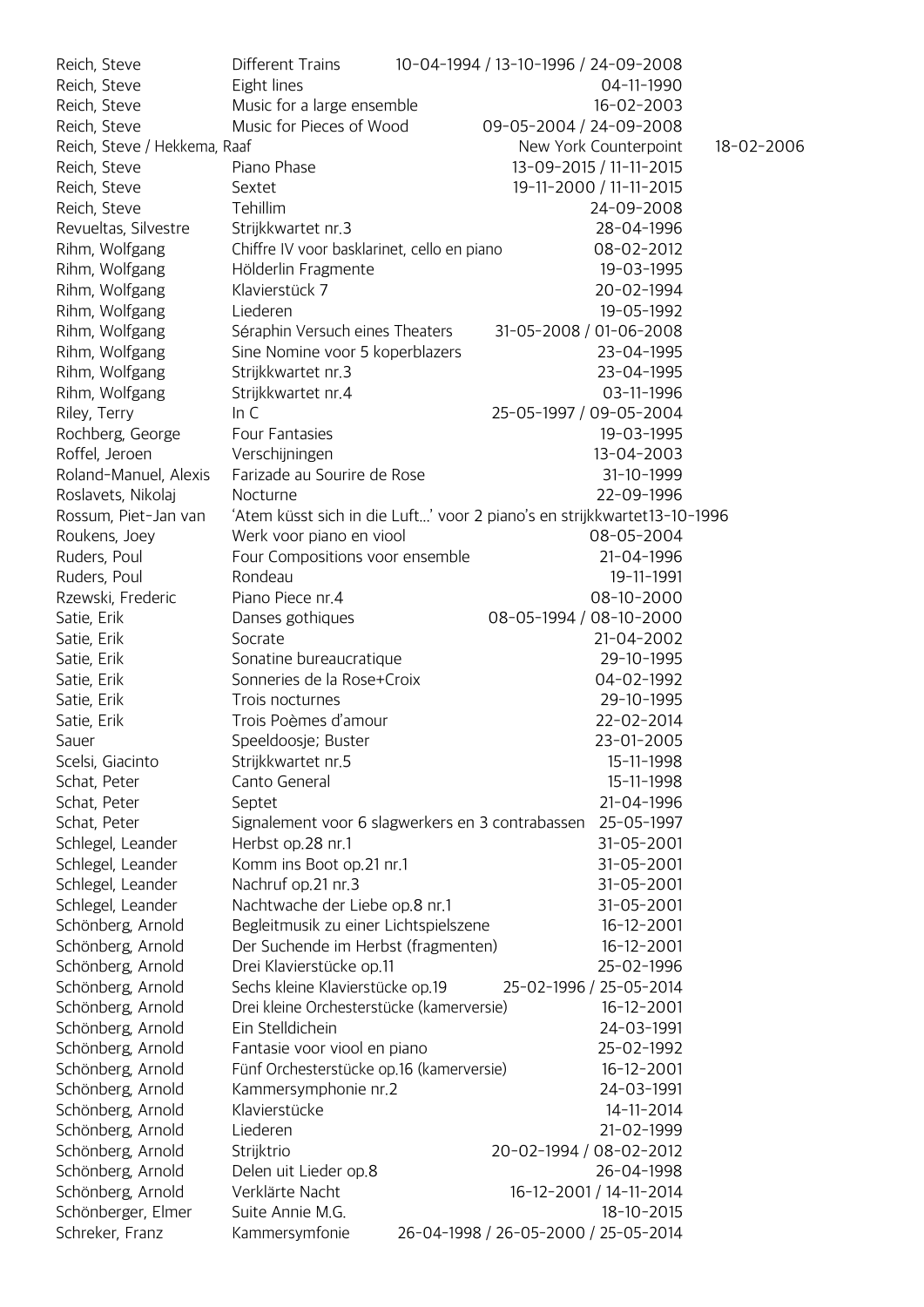| Schreker, Franz                                    | Liederen                                                                          | 21-02-1999                           |                     |
|----------------------------------------------------|-----------------------------------------------------------------------------------|--------------------------------------|---------------------|
| Schubert / Bergeijk, G. van                        |                                                                                   | Over de dood en de tijd              | 05-10-2003          |
| Schubert, Franz                                    | Adagio uit Octet D803                                                             | 21-04-2012                           |                     |
| Schubert, Franz                                    | Sonate in Bes D960                                                                | 25-02-1992                           |                     |
| Sciarrino, Salvatore                               | Le ragioni delle conchiglie                                                       | 12-03-2011                           |                     |
| Sciarrino, Salvatore                               | Let me die before I wake                                                          | 21-04-2013                           |                     |
| Sciarrino, Salvatore                               | Sonate voor piano nr.2                                                            | 28-04-1996 / 12-03-2011              |                     |
| Silvestrov, Valentin                               | Delen uit Silent Songs                                                            | 12-12-2015                           |                     |
| Sjaporin, Joeri                                    | Dalëkaja Junost voor sopraan en piano                                             | 06-11-1994                           |                     |
| Sjostakovitsj, Dmitri                              | 5 Satires voor sopraan en piano op.109                                            | 20-04-1997                           |                     |
| Sjostakovitsj, Dmitri                              | Pianokwintet                                                                      | 15-11-1998 / 01-10-2015              |                     |
| Sjostakovitsj, Dmitri                              | Pianosonate nr.1                                                                  | 20-04-1997                           |                     |
| Sjostakovitsj, Dmitri                              | Pianotrio nr.1                                                                    | 03-03-2013                           |                     |
| Sjostakovitsj, Dmitri                              | Prelude en fuga nr.20 en nr.24                                                    | 15-02-1998                           |                     |
| Sjostakovitsj, Dmitri                              | Strijkkwartet nr.8 in c op.110                                                    | 03-03-1991                           |                     |
| Sjostakovitsj, Dmitri                              | Strijkkwartet nr.13 in bes op.138                                                 | 07-04-1992                           |                     |
| Skoglund, Lars                                     | Book of music with Ainhoa                                                         | 08-05-2004                           |                     |
| Skrjabin / Vries, Klaas de Vers la flamme & Eclips |                                                                                   | 06-02-1995                           |                     |
| Skrjabin / Wagemans, P-J<br>2002                   |                                                                                   | Pianosonate nr.9 (for ensemble)      | 22-09-1996 / 19-10- |
| Skrjabin, Aleksandr                                | Preludes                                                                          | 10-03-1992                           |                     |
| Skrjabin, Aleksandr                                | Sonate nr.7 'Messe blanche'                                                       | 20-02-2000 / 07-09-2013              |                     |
| Skrjabin, Aleksandr                                | Vers la flamme (poème)                                                            | 14-12-2014                           |                     |
| Stockhausen, Karlheinz                             | Klavierstücke I-IV                                                                | 07-04-1992                           |                     |
| Stockhausen, Karlheinz                             | Klavierstück V                                                                    | 09-05-1999                           |                     |
| Stockhausen, Karlheinz                             | Klavierstück XII                                                                  | 10-03-1992                           |                     |
| Stockhausen, Karlheinz                             | Klavierstück IX                                                                   | 03-12-1991                           |                     |
| Stockhausen, Karlheinz                             | Kontra-Punkte                                                                     | 20-03-2000 / 16-02-2003              |                     |
| Stockhausen, Karlheinz                             | Refrain voor piano, celesta en vibrafoon19-11-2000 / 01-10-2015                   |                                      |                     |
| Stockhausen, Karlheinz                             | Schlagtrio                                                                        | 21-04-1991                           |                     |
| Stockhausen, Karlheinz                             | Zeitmaße voor 5 blazers                                                           | 09-05-1999                           |                     |
| Stravinsky / Bon, Maarten                          |                                                                                   | Le sacre du printemps (4 piano's)    | 15-05-1998          |
| Stravinsky, Igor                                   | Cantata voor sopraan, tenor, vrouwenkoor en 5 instrumenten17-03-1996 / 25-02-2007 |                                      |                     |
| Stravinsky, Igor                                   | Concert voor piano en blazers                                                     | 20-03-2000                           |                     |
| Stravinsky, Igor                                   | Concerto voor 2 piano's                                                           | 15-02-1998                           |                     |
| Stravinsky, Igor                                   | Dumbarton Oaks                                                                    | 18-03-2001                           |                     |
| Stravinsky, Igor                                   | Duo concertant voor viool en piano                                                | 29-10-1995                           |                     |
| Stravinsky, Igor                                   | Fanfare for a New Theatre<br>l'Histoire du soldat                                 | 25-04-1997                           |                     |
| Stravinsky, Igor<br>Stravinsky, Igor               | l'Histoire du soldat (suite)                                                      | 16-03-2003<br>16-12-1990             |                     |
|                                                    | Mis                                                                               | 04-02-1992                           |                     |
| Stravinsky, Igor<br>Stravinsky, Igor               | Octet                                                                             | 08-05-1998 / 02-06-2002              |                     |
| Stravinsky, Igor                                   | Pastorale                                                                         | 27-04-2006                           |                     |
| Stravinsky, Igor                                   | Pianosonate                                                                       | 08-05-1994                           |                     |
| Stravinsky, Igor                                   | Pribaoutki                                                                        | 20-01-1991 / 23-01-2005 / 01-10-2013 |                     |
| Stravinsky, Igor                                   | Septet                                                                            | 03-12-1991 / 27-04-2006              |                     |
| Stravinsky, Igor                                   | Sonate voor twee piano's                                                          | 08-05-1994                           |                     |
| Takemitsu, Toru                                    | A Way a Lone                                                                      | 25-01-2014                           |                     |
| Takemitsu, Toru                                    | Rain Spell                                                                        | 29-11-2013                           |                     |
| Takemitsu, Toru                                    | Wind Horse                                                                        | 12-01-2015                           |                     |
| Termos, Paul                                       | Carrara voor piano                                                                | 21-05-1995                           |                     |
| Termos, Paul                                       | The Book of Indians                                                               | $10-10-2004$                         |                     |
| Tippett, Michael                                   | Strijkkwartet nr.1                                                                | 02-02-1997                           |                     |
| Top, Edward                                        | A Storm is blowing from Utopia                                                    | 12-03-2011                           |                     |
| Top, Edward                                        | De Drie Gouden Haren van de Duivel                                                | 08-05-2004                           |                     |
| Top, Edward                                        | Pianotrio                                                                         | 17-03-2002                           |                     |
| Top, Edward                                        | Strijkkwartet nr.1                                                                | 12-03-2011                           |                     |
| Top, Edward                                        | The Stillpoint                                                                    | 27-11-2005                           |                     |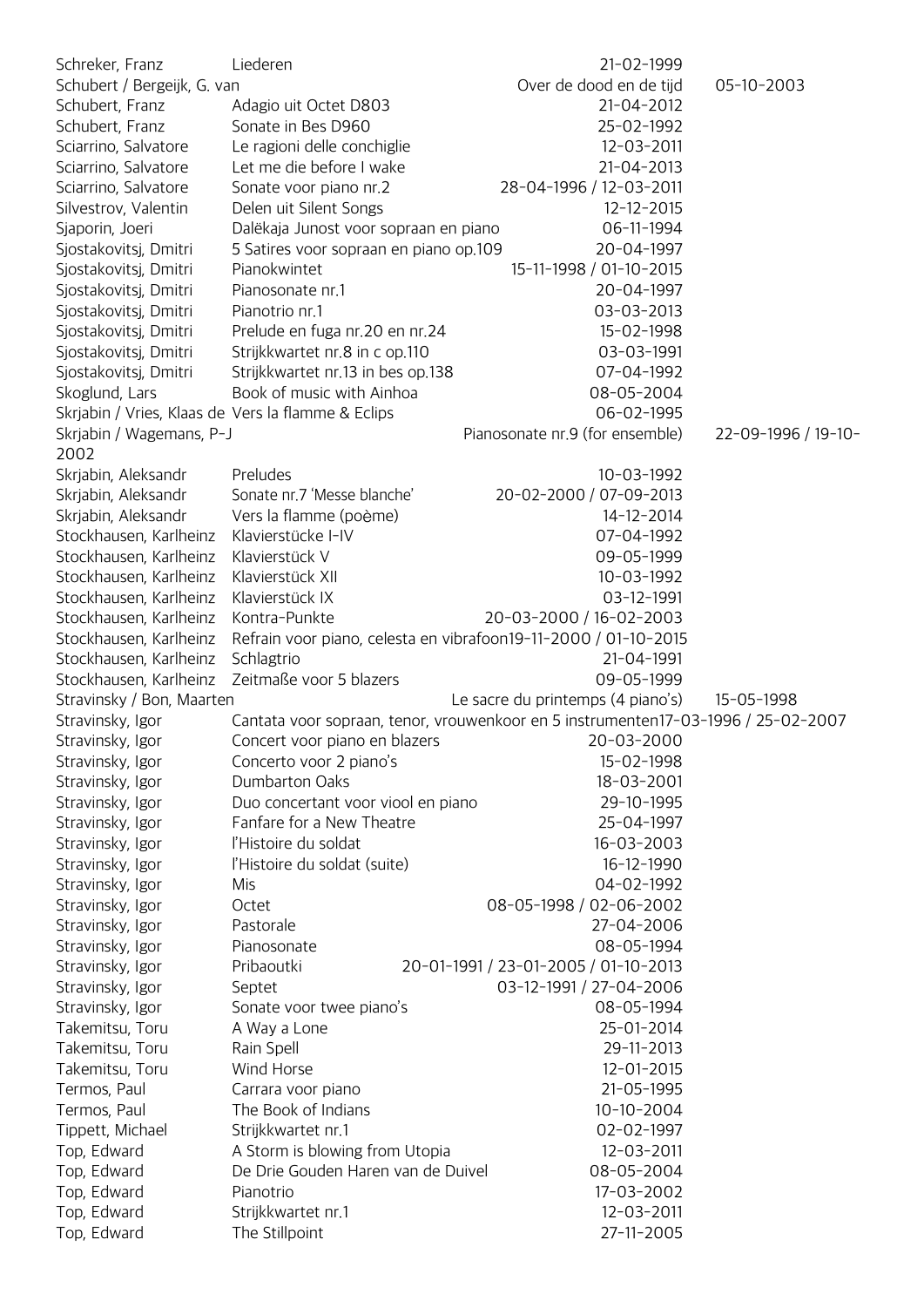| Treiber, Friedemann A. | Imaginäre Szene voor viool en piano                                        |                                      | 25-02-1996              |
|------------------------|----------------------------------------------------------------------------|--------------------------------------|-------------------------|
| Tsjerepnin, Aleksandr  | Bagatellen op.5                                                            |                                      | $01-10-2013$            |
| Tsoupaki, Calliope     | <b>Echoing Purple</b>                                                      |                                      | 20-12-1998 / 18-02-2001 |
| Tsoupaki, Calliope     | Pas de deux                                                                | 20-12-1998 / 08-03-2009              |                         |
| Tsoupaki, Calliope     | Solo                                                                       |                                      | $10-10-2004$            |
| Uylenhoet, René        | <b>Batalla</b>                                                             |                                      | 08-05-2004              |
| Van Baaren, Kees       | Septet                                                                     |                                      | 21-04-1996              |
| Van Sweeden, Hans      | Solo voor viool                                                            |                                      | 23-04-1995              |
| Van Sweeden, Hans      | Drei Nachtstücke voor piano                                                |                                      | 23-04-1995              |
| Varèse, Edgard         | Intégrale                                                                  |                                      | 21-04-2002              |
| Varèse, Edgard         | Octandre                                                                   |                                      | 03-12-1991 / 27-04-2006 |
| Veelen, Mirjam van     | Megumi (film)                                                              |                                      | 25-01-2014              |
| Vermeulen, Matthijs    | Cellosonate nr.1                                                           |                                      | 03-11-1996              |
| Vermeulen, Matthijs    | Liederen                                                                   |                                      | 19-05-1992              |
| Vermeulen, Matthijs    | Strijktrio                                                                 |                                      | 03-03-1991              |
| Villa-Lobos, Heitor    | Bachiana brasileira nr.8                                                   |                                      | 20-03-2000              |
| Villa-Lobos, Heitor    | Choros nr.7                                                                |                                      | 18-02-2001              |
| Vivier, Claude         | Pièce pour flûte et piano                                                  |                                      | 28-04-1996              |
| Vivier, Claude         | Pièce pour violoncelle et piano                                            |                                      | 28-04-1996              |
| Vivier, Claude         | Pulau Dewata                                                               | 23-01-1994 / 13-09-2015 / 01-10-2015 |                         |
| Vivier, Claude         | Shiraz voor piano solo                                                     |                                      | 23-01-1994              |
| Voormolen, Alexander   | Deux moralités                                                             |                                      | 31-10-1999              |
| Voormolen, Alexander   | Nous n'irons plus aux bois                                                 |                                      | 31-10-1999              |
| Vries, Klaas de        | 3 Studies                                                                  |                                      | 22-03-1998              |
| Vries, Klaas de        | Abdicação                                                                  |                                      | 20-03-2005              |
| Vries, Klaas de        | Berceuse voor basklarinet en slagwerk                                      |                                      | 23-01-1994              |
| Vries, Klaas de        | Bewegingen                                                                 | 06-02-1995 / 20-03-2005              |                         |
| Vries, Klaas de        | Brendel-liederen                                                           |                                      | 23-01-2005              |
| Vries, Klaas de        | Concert voor piano en ensemble                                             |                                      | 27-11-2005              |
| Vries, Klaas de        | De profundis                                                               |                                      | 20-03-2005              |
| Vries, Klaas de        | Delen uit 'Spiegelpaleis'                                                  |                                      | 14-12-2014              |
| Vries, Klaas de        | Diafonia                                                                   | 25-04-1997 / 20-03-2005              |                         |
| Vries, Klaas de        | Diafonia, la creacion                                                      |                                      | 19-11-1991              |
| Vries, Klaas de        | Ghaf voor ensemble, luidsprekers en video-installaties04-12-2009           |                                      |                         |
| Vries, Klaas de        | Klok voor 2 piano's vierhandig                                             |                                      | 15-05-1998              |
| Vries, Klaas de        | Litanie                                                                    |                                      | 20-03-2005              |
| Vries, Klaas de        | Mon Amour voor zang en viool                                               |                                      | 14-12-2014              |
| Vries, Klaas de        | Pianoconcert nr.1 (versie voor 7 musici)                                   |                                      | 14-12-2014              |
| Vries, Klaas de        | Songs and dances                                                           |                                      | 18-10-2015              |
| Vries, Klaas de        | Spiegelpaleis                                                              |                                      | 21-04-2012              |
| Vries, Klaas de        | Toccata Americana & Echo                                                   |                                      | 08-05-2004              |
| Wagemans, Peter-Jan    | Alla Marcia                                                                |                                      | 20-10-2002              |
| Wagemans, Peter-Jan    | As I opened Fire                                                           |                                      | 19-10-2002              |
| Wagemans, Peter-Jan    | Concert voor twee piano's                                                  |                                      | 18-12-1994 / 20-02-2008 |
| Wagemans, Peter-Jan    | 19-10-2002 / 20-10-2002 / 20-02-2008<br>Ewig                               |                                      |                         |
| Wagemans, Peter-Jan    | Frage: worauf hoffen?                                                      |                                      | 19-10-2002              |
| Wagemans, Peter-Jan    | Het Engelenconcert uit Kammersymfonie (Het Ve Boek)11-05-2013 / 11-11-2015 |                                      |                         |
| Wagemans, Peter-Jan    | Het landschap voor piano solo                                              |                                      | $10 - 12 - 2000$        |
| Wagemans, Peter-Jan    | Het Ve Boek                                                                | 13-01-2002 / 05-06-2005              |                         |
| Wagemans, Peter-Jan    | Improvisaties over 7                                                       |                                      | 25-05-2014              |
| Wagemans, Peter-Jan    | Kammersymfonie (uit Het Ve Boek)                                           |                                      | 19-10-2002              |
| Wagemans, Peter-Jan    | Muziek IV                                                                  |                                      | 20-10-2002              |
| Wagemans, Peter-Jan    | Parade                                                                     |                                      | 19-10-2002 / 27-11-2005 |
| Wagemans, Peter-Jan    | Quasi Sonate                                                               |                                      | 03-03-2013              |
| Wagemans, Peter-Jan    | Requiem                                                                    |                                      | 20-02-2008              |
| Wagemans, Peter-Jan    | Spoorloos                                                                  | 13-03-2009 / 15-03-2009              |                         |
| Wagemans, Peter-Jan    | Toen de wereld begon                                                       |                                      | 15-12-2010              |
| Wagemans, Peter-Jan    | Two small Piano Pieces op.1                                                |                                      | 19-10-2002              |
|                        |                                                                            |                                      |                         |